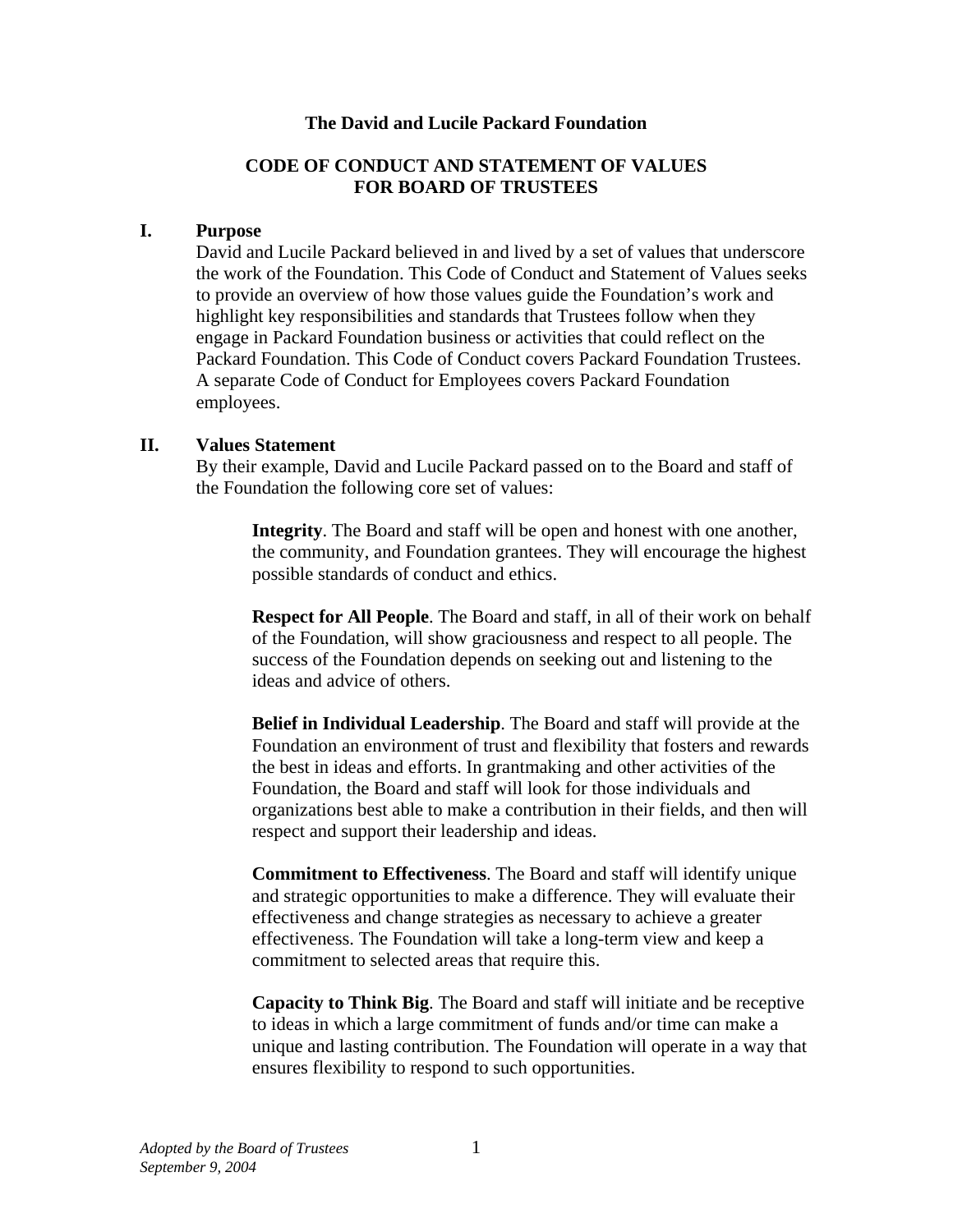### **III. Responsibilities**

#### **• Board Membership**

It was the intent of David and Lucile Packard that the Board of Trustees of the Foundation be personally involved in the design and implementation of the Foundation's overall programs. In addition to the usual functions of Board members in setting policy and providing oversight for management and implementation, members of the Board are invited to participate actively in program areas in which they have a specific interest. Indeed, to date, all of the Foundation's program areas developed because one or more Board members suggested and advocated for them.

To this end, Board members are encouraged and expected to suggest program directions and to participate actively on one or more program advisory committees that review overall goals and strategies. Board members are expected to attend quarterly Board meetings and to perform the duties outlined in the Bylaws of the Foundation, including serving terms on one or more Committees of the Board (Executive, Audit, Finance, Compensation, and Committee on the Board).

### • **Outside Activities**

The Foundation expects the Trustees to make a significant commitment of time and attention to the Foundation. The Foundation also encourages its Trustees to be involved with other charitable organizations, and expects that such involvement would not interfere with the Trustees' responsibilities to the Packard Foundation.

### **• Governance**

The Board of Trustees is responsible for setting the mission and strategic direction of the Foundation and oversees the finances, operations, and policies of the Foundation, as set forth in the Articles of Incorporation, the Bylaws, and committee charters. The Board regularly reviews the operations and policies of the Foundation to see that they comply with all legal requirements and reflect best practices in the field. The Board of Trustees works to ensure that its members have the requisite skills and experience to carry out their duties and that its members understand and fulfill their governance duties for the benefit of the Foundation and its charitable purposes. The Board has prepared materials on the Founders' Goals and Guiding Principles, Founder Intent, and the roles and responsibilities of the Members and the Board of Trustees and will make these available to potential Board members and new Trustees.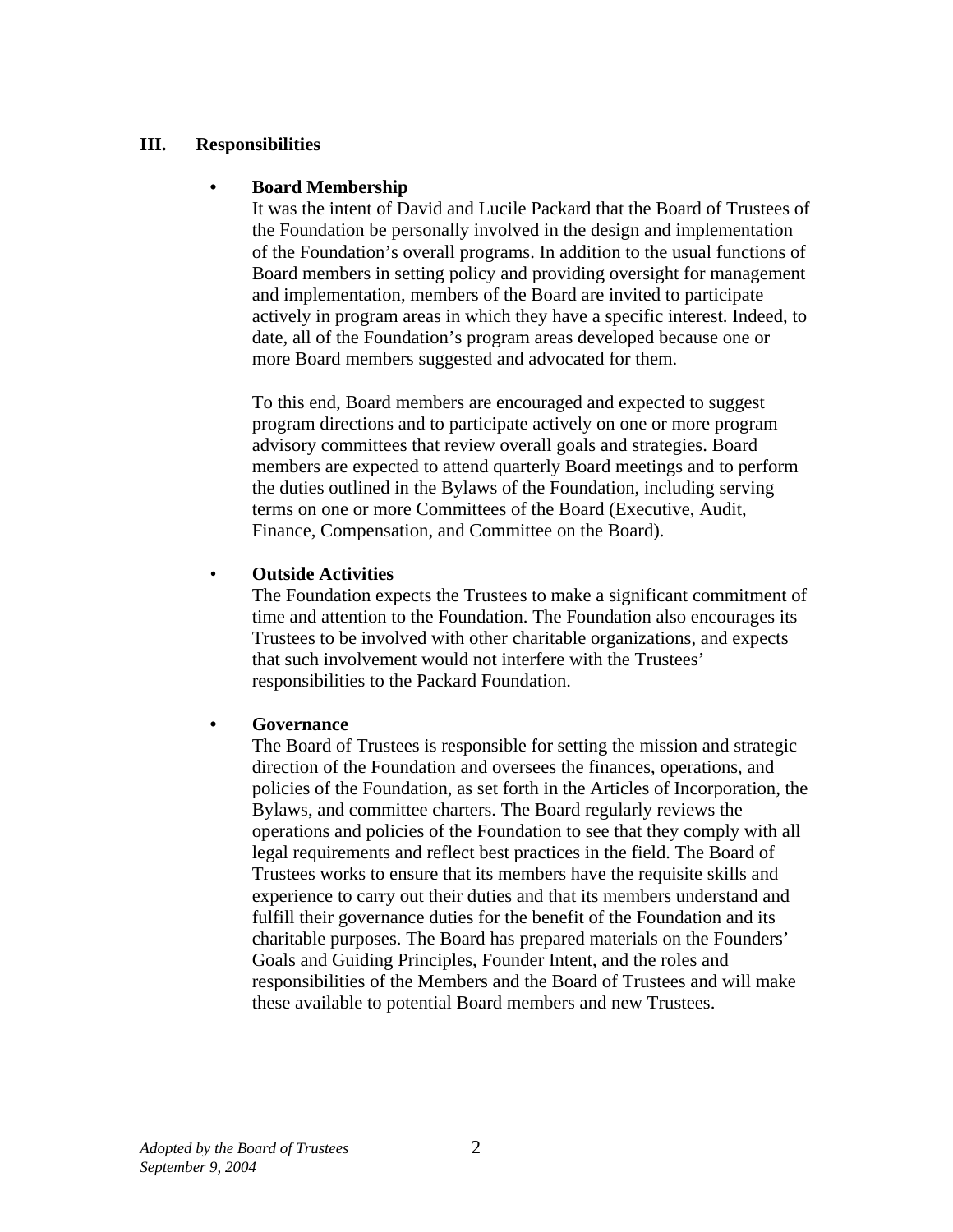### **• Stewardship**

The Board is responsible for working to ensure that the Foundation manages its endowment and its grantmaking budget responsibly and prudently, taking into account its size, complexity, and history. The Board endorses the following principles: the Foundation will spend its endowment in support of its mission; and the Foundation will spend an adequate amount on administrative expenses to ensure it has effective accounting systems, internal controls, competent staff, professional advice, adequate facilities, and other equipment critical to professional management. The Foundation strives to maintain its administrative expenses at a level that is among the lowest for foundations of similar size and complexity.

### **• Grantmaking Programs**

The Board will shape and oversee the grantmaking programs of the Foundation. Review and planning sessions will be held on a regular basis. The Board reviews and approves programmatic grantmaking goals, objectives, and guidelines. The Foundation has guidelines for its grantmaking which are posted on its Web site.

#### **• Program Evaluation**

A commitment to effectiveness is one of the Foundation's values. The Board works to ensure that the Foundation regularly reviews its programs for effectiveness and impact and strives to incorporate lessons learned into its grantmaking. The principles that underlie the Foundation's approach to evaluation are: striving to improve an endeavor by getting good feedback and taking corrective action to pursue the goal; working in a cooperative spirit with The Foundation's grantees; and collaborating with the Foundation's grantees to maximize the usefulness and learning of evaluation and minimize its burdens.

#### • **Inclusiveness and Diversity**

The vision of the Foundation is that Trustees' interactions with each other, staff, and the broader community will manifest the spirit and intent of the stated values of the Foundation.

The Foundation seeks to promote both a healthy work environment for all Packard Foundation employees and understanding and respect for the diversity of the communities and grantees with which we work. The Foundation recognizes diversity as an asset essential to accomplishing the work of the Foundation.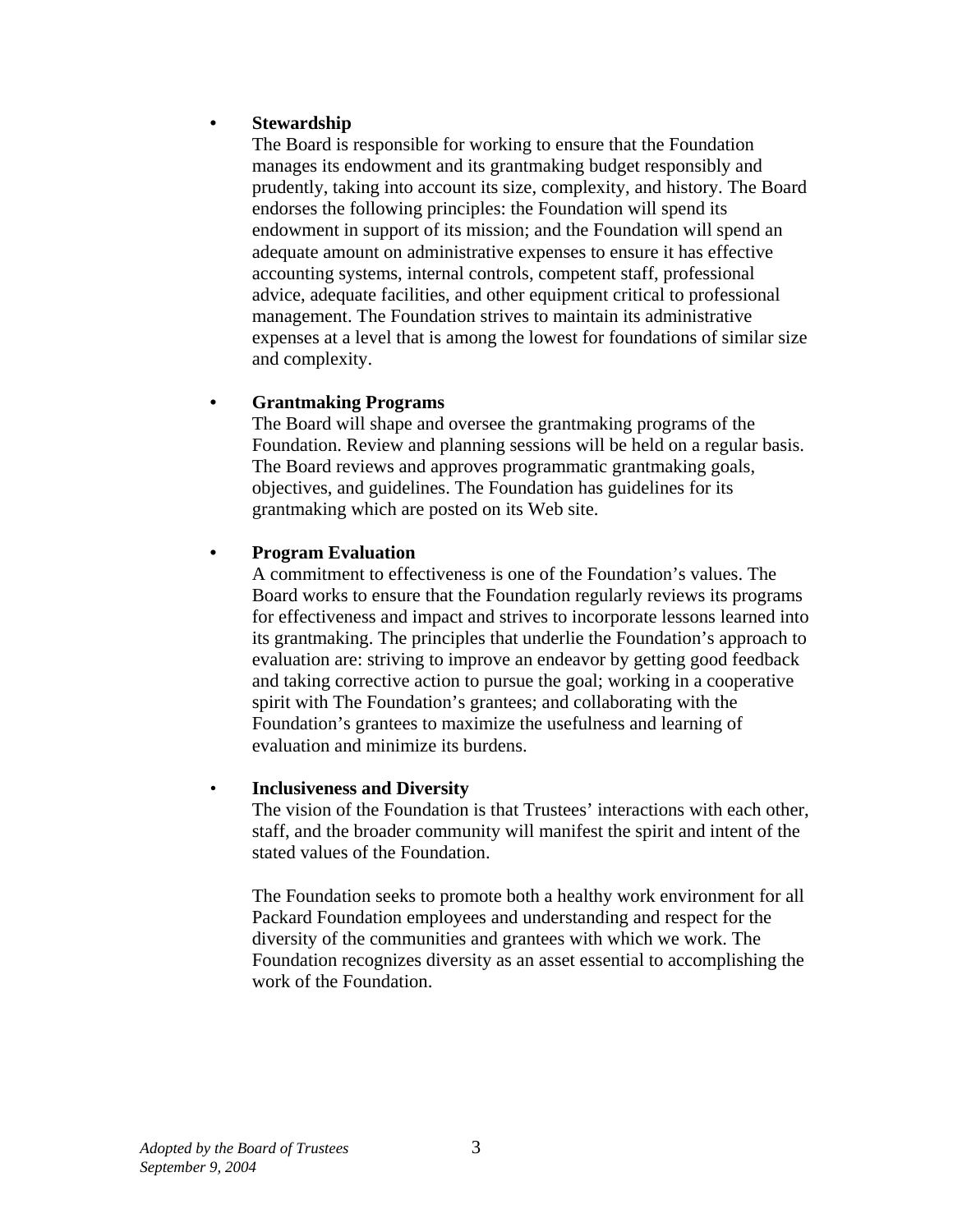## **IV. Conduct**

## • **Legal Compliance**

The Board works to ensure that the Foundation is knowledgeable of and complies with all laws, regulations, and applicable international conventions and that it respects the customs of the countries in which the Foundation works. Board members are expected to comply with the letter and the spirit of all laws and Foundation policies.

## **• Conflict of Interest**

The Foundation works to avoid real or perceived conflicts of interest in our grantmaking and in our business transactions. Accordingly, the Board has adopted a conflict of interest policy for the Board and for staff. Trustees are asked on an annual basis to review the policy and have a continuing duty to disclose any potential conflicts they may have.

## **• Trustee Compensation**

The Packard Foundation does not compensate Trustees for their service as Trustees. The Foundation does pay travel and other expenses incurred by Trustees on behalf of the Foundation pursuant to a reimbursement policy. The Foundation also has a matching grant program for Trustees.

### **• Gifts**

Trustees shall follow the guidelines limiting gifts, honoraria, and hospitality which are part of the conflict of interest policy. Generally, Trustees or members of their families should not accept gifts or hospitality, except gifts of nominal value or meals and social invitations that are in keeping with good business ethics from past, current, or potential grantees, vendors, consultants or others who have business or grantor-grantee relationships with the Foundation.

### • **Personal Political or Legislative Activity**

As a tax-exempt charitable organization classified as a private foundation, the Foundation is not permitted to participate or intervene, directly or indirectly, in any political campaign on behalf of or in opposition to any candidate (or nominee) for any elective public office including making contributions. The Foundation is also not permitted to attempt, directly or indirectly, to influence legislation at the national, state, or local level, including any state or local ballot measure, unless the activity is within specific exceptions. Foundation Trustees may exercise their rights as individuals to participate in the political or legislative process, but the Foundation asks each Trustee to take utmost care to ensure that his or her position with the Foundation is not involved and not perceived to be involved in these activities, and that no Foundation resources are used.